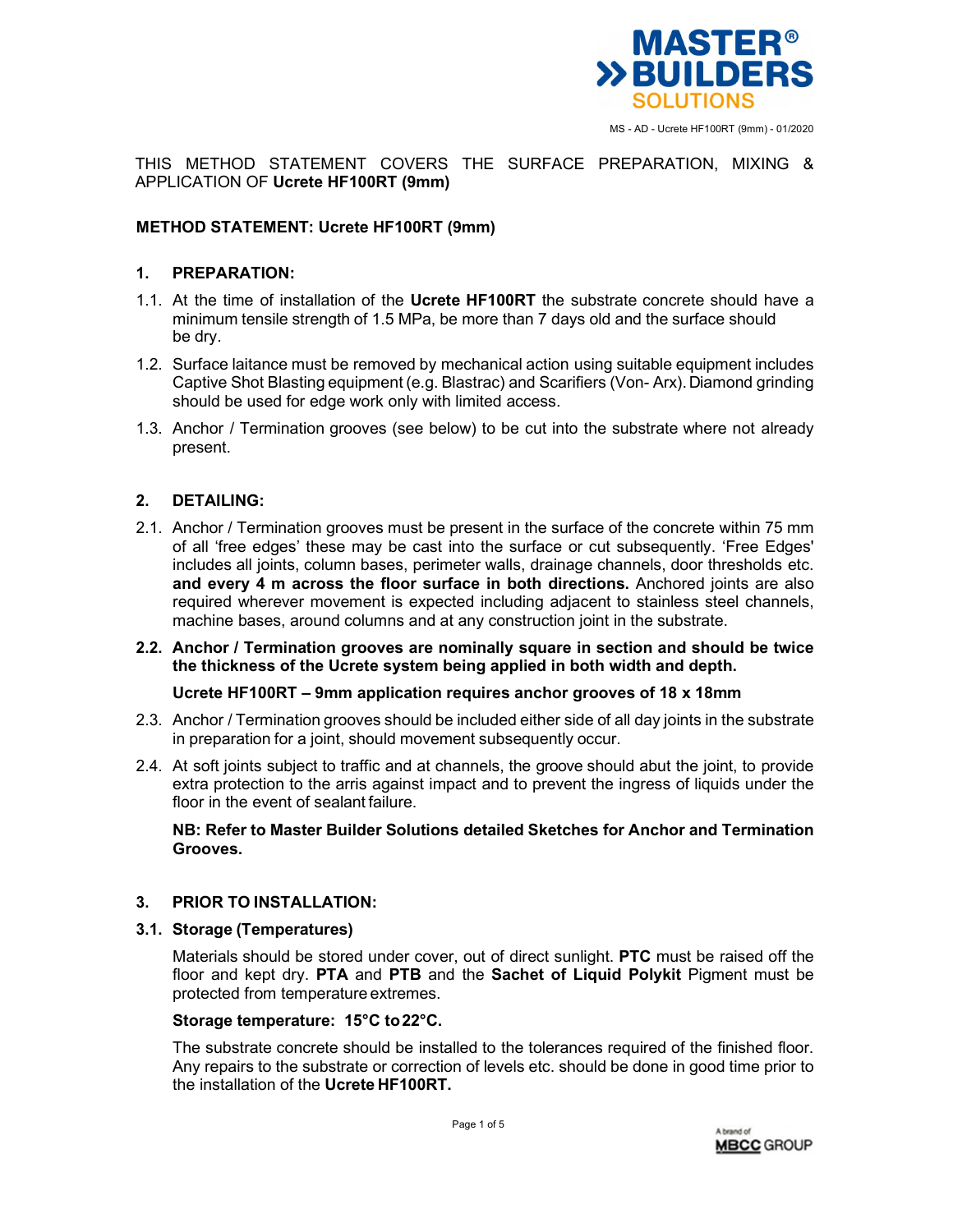

## **4. INSTALLATION OF THE UCRETE HF100RT:**

- **4.1. Site temperatures at the application area should be 12°C to 25°C (Max)**
- 4.2. The mixed **Ucrete HF100RT** should be within **15°C to 20°C (Max)** range during installation. Once laid Ucrete will cure very effectively even at low temperatures.

**Applications should not proceed if the temperature is expected to be less than 3º above the dew point at any time during the operation and humidity levels should ideally be >50%** 

**4.3. Summary of Storage, Mixing and Application Temperatures.** 

| Item                              | <b>Temperature</b>               |
|-----------------------------------|----------------------------------|
|                                   |                                  |
| <b>Material Storage Area</b>      | 15 $\degree$ C to 22 $\degree$ C |
| <b>Mixed Material</b>             | 15 $\degree$ C to 20 $\degree$ C |
| <b>Application area (Ambient)</b> | $5^{\circ}$ C to 25 $^{\circ}$ C |
| <b>Substrate Surface</b>          | 12 $\degree$ C to 25 $\degree$ C |

**NB: UCRETE** should not be applied in direct sunlight or to very hot substrate surfaces.

## **5. UCRETE PRIMER FS – (Fast Setting - Heavy Duty Fast Slurry Primer)**

**UCRETE PRIMER FS** should not be applied on to:

Damp substrates - Concrete and other cementitious substrates must be visibly dry. Weak substrates - the average pull-off strength shall be 1.5 N/mm². Application to substrates of lower strength may affect the long-term performance of the applied flooring. This is particularly relevant in areas subject to heavy use be it thermal or mechanical.

# **5.1. Mixing**

- a) Pour the contents of the **PTA (Red Cap 2.83 kg)** and the **PTB (Blue Cap 2.86 kg)** into a 20 L polyethylene mixing pail and mix using a suitable slow speed hand held mixer with a **Collomix KR** type mixing head for 20 seconds.
- **b)** Add the **PTC** bag **(7 kg)** and continue mixing for a further 2 minutes or until the mix becomes homogeneous. **DO NOT overmix.**
- c) The working life is approximately 10 minutes. Multiple units may be mixed, but **Do Not** mix more material than can be applied in 10 minutes.

# **5.2. Application of UCRETE PRIMER FS**

The **UCRETE PRIMER FS** is applied by squeegee or steel trowel from:

# **0.6 kg/m² (0.38 mm) – 1.6 kg/m² (1 mm)**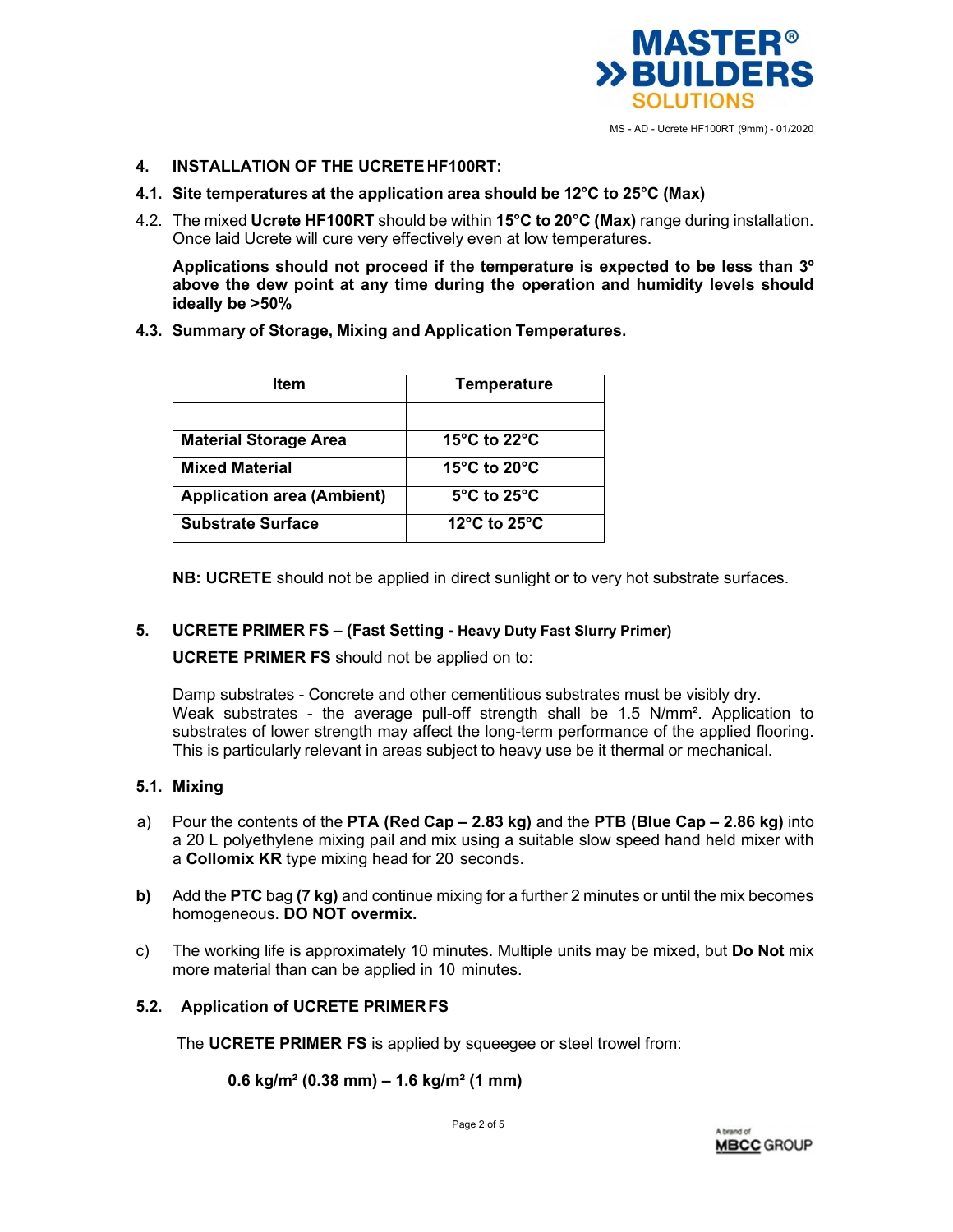

MS - AD - Ucrete HF100RT (9mm) - 01/2020

**If required due to surface profile etc. a maximum of 3 kg/m² can be applied (1.85 mm thickness).** 

**Above coverage rate will depend on substrate profile and does not include any wastage.** 

**NB: Mixed material should be poured out immediately onto the floor otherwise it will Exotherm very quickly and set (in the bucket)** 

**5.3.** Anchor grooves 18 mm x 18 mm (maximum) can be coated with the **UCRETE PRIMER FS** and must be brushed out (prior to hardening) and filled with the subsequent **UCRETE System.** 

The subsequent over-coating / application can be carried out when the **UCRETE PRIMER FS** is tack free typically as follows.

- (1) 8 hours at 10 15**°**C (2) 6 hours at 20**°**C
- (3) 4 hours at 30**°**C

**The above timings are dependent upon both temperature AND humidity levels. IF the humidity is <50% a delay in setting / curing of the UCRETE PRIMER FS can be experienced and overlayment times would need to be extended.** 

- 5.4 Ensure that **UCRETE PRIMER FS** has been correctly applied and cured. The use of **UCRETE PRIMER FS** is mandatory to ensure the best surface finish and to aid application by reducing resin absorption into the concrete.
- **5.5 At low temperatures and humidity levels these times may be extended. The surface MUST be dry to the touch before overlaying – ideally the primer should be left overnight (12 hours).** 
	- **NB: Should the primer coat be left for more than 48 hours; mechanical surface preparation will be required to produce a suitable surface for the application of the body coat. This will necessitate repriming.**

# **6. APPLICATION OF UCRETE HF100RT (9mm):**

The length of the application bay should be such as to produce a strip of material along the whole length of the bay from a single or double mix to allow for efficient trowelling and maintaining a wet joint for finishing.

| Recommended Maximum length of any application bay is as follows: |  |
|------------------------------------------------------------------|--|
|------------------------------------------------------------------|--|

| <b>Thickness</b> | <b>Bay Size Width (Max)</b> | <b>Bay Size Width (Max)</b> |
|------------------|-----------------------------|-----------------------------|
|                  |                             |                             |
| 9 mm             | $3.5$ m long (1 mix)        | 7 m long – (double mix)     |
|                  |                             |                             |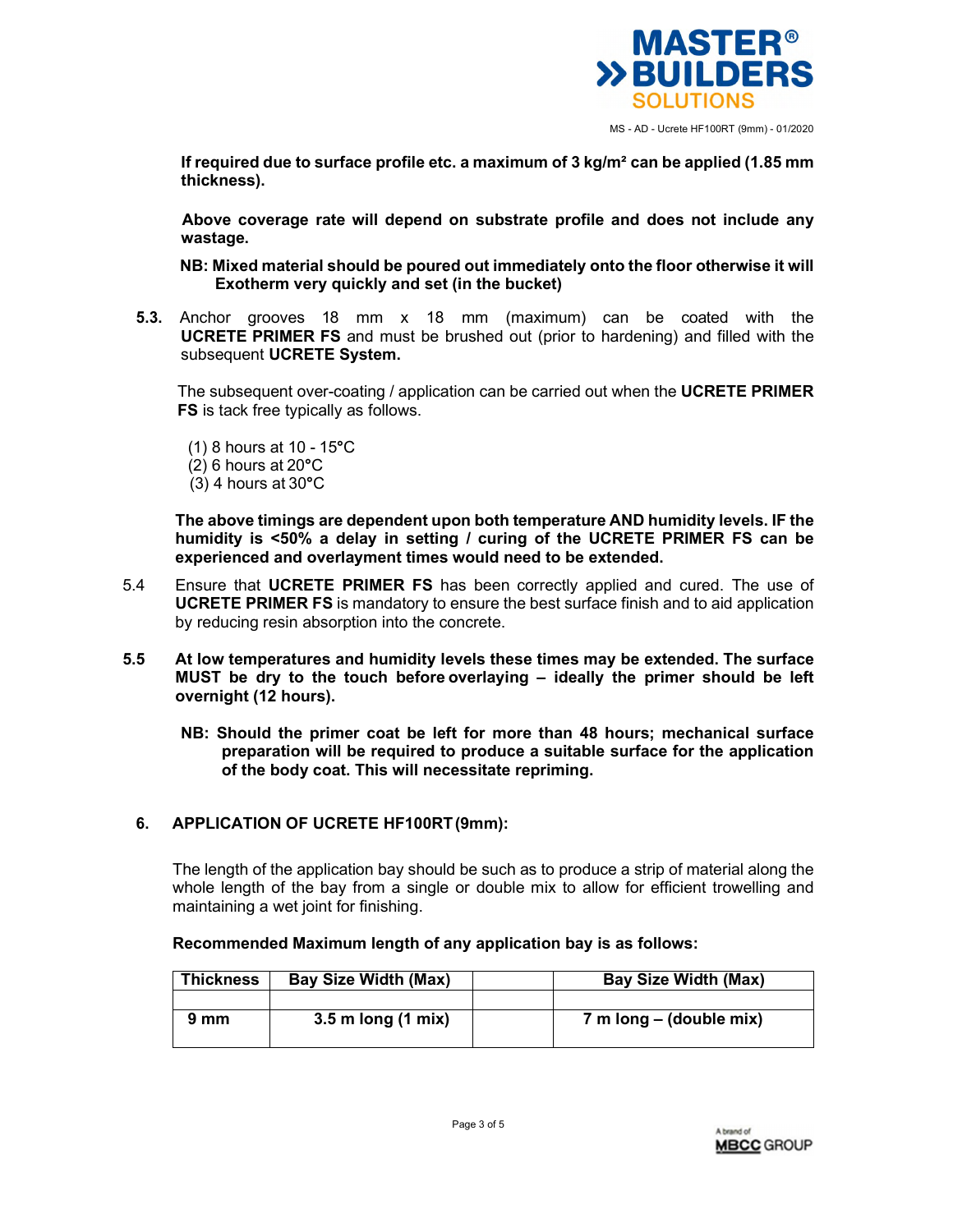

MS - AD - Ucrete HF100RT (9mm) - 01/2020

**Ucrete HF100RT** consists of four components.

6.1. Mix the **Ucrete HF100RT** components **PTA (Yellow Cap) (2.52 kg)** and **PTB (Blue Cap) (2.86 kg)** and the **Sachet of Liquid Polykit Pigment (0.5 kg)** together for 1 minute with a slow speed drill and paddle **(Collomix KR)** and at 300 – 350 rpm to create a uniform dispersion.

The mixed material should then be transferred into a suitable clean mixing container and then gradually add the **PTC aggregates (22.50 kg)** whilst mixing continues for **typically 3 – 4 minutes (MAX)**. Only whole units are to be mixed. Nothing is to be added or left out. **DO NOT OVERMIX**

Transport and discharge the mixed material on to the substrate as quickly as possible.

- 6.2. Spread the mixed **Ucrete HF100RT** evenly over the substrate using a pin screed or surface notched scraper set to the correct thickness (6mm) at the following coverage rates.
	- **(a) 9mm: 18 19 kg/m²**
	- **NB: Above coverage rate will depend on substrate profile and does not include for any wastage.**
- 6.3 The use of a spiked roller in gentle long sweeps over the surface will provide a more even finish. Rolling is best conducted immediately after application by the pin screed. The spiked roller should only be rolled 100mm into the previous mix.

Care should be taken not to roll back into material that is partially cured.

The roller should be passed over the surface a maximum of twice as excessive rolling will have a detrimental effect on slip resistance and surface finish.

- 6.4 **DO NOT Apply** when atmospheric condensation is occurring or likely to occur before full cure is attained, i.e., when the dew point is reached or when the ambient or substrate temperature is within 3°C of the dew point. Normally full cure is reached after 24 hours, but under very cold or very dry conditions this may be extended to 48 hours.
- 6.5. Expansion Joints in the **Ucrete HF100RT** are best produced by saw cutting the material with a double-bladed joint cutter after application and cure.
- 6.6. **MasterSeal CR 460** Joint Sealant to be applied as per **Master Builder Solutions Method Statement**.

# **7. POST INSTALLATION:**

- 7.1. No Building Trades or traffic to be allowed on to the freshly laid **Ucrete HF100RT** for at least 16 hours at 15°C to 20°C, longer at lower temperatures.
- 7.2. It is normal for the installation of joints to take place and no other trades should have access until the sealant has cured sufficiently to resist damage.
- 7.3. If the floor is to be handed to the client in a pristine condition, then it must be protected from other trades. Full protection of the whole floor by temporary covers consisting of polyethylene sheeting overlaid with hardboard, or plywood depending on the trades and traffic to have access, with joints taped and fixed. Ensure the floor is completely tack free at the time of covering, typically after 24 hours at 15°C to 20°C.